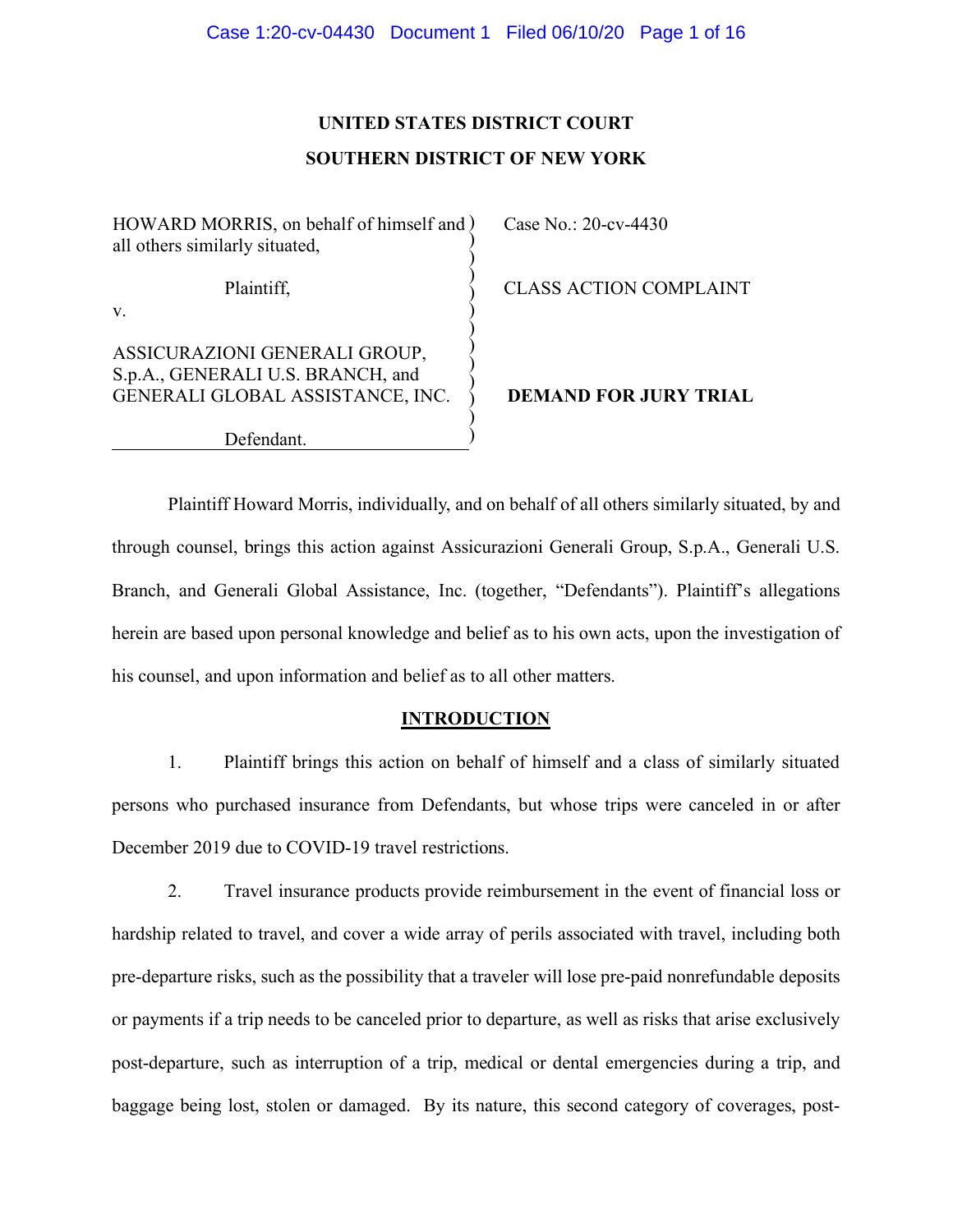#### Case 1:20-cv-04430 Document 1 Filed 06/10/20 Page 2 of 16

departure, cover risks that only arise after travel is underway and to which Defendants are not exposed until and unless insured parties *actually* travel ("Post-Departure Coverage(s)").

3. Indeed, when an insured purchases a Travel Insurance Plan from Defendants, he or she receives a "Description of Coverage," which Defendants expressly incorporate into the Travel Insurance Plan Defendants underwrite. The Description delineates the different policy benefits actually purchased by the insured through his or her particular Generali Plan, the coverage limits of each corresponding benefit, and finally, the gross premium paid for the entire package of separate coverage options purchased.

4. Defendants thus can readily determine the pro rata share of the gross premium attributable to each policy benefit—including Post-Departure Coverage—purchased by each insured under that person's specific plan.

5. Plaintiff and the Class thus purchased travel insurance from Defendants to cover risks that might have arisen only *during* their trips. Due to COVID-19, however, because Plaintiff and the Class were precluded from departing on their trips, Defendants never actually bore the post-departure risks that Post-Departure Coverage was intended to guard against.

6. After learning of their trip cancellation, Plaintiff and other Class members contacted Defendants for refunds of unearned insurance premiums paid for trips that did not occur. In response, Defendants have refused to provide any refunds, and are instead unjustly retaining the entire premium paid and offering vouchers that require rebooking by December 31, 2020.<sup>1</sup> Given that the pandemic continues to wreak havoc on the travel industry and global economy, this token gesture is unlikely to provide any meaningful value to Plaintiff and the Class.

 $\overline{a}$ 

<sup>&</sup>lt;sup>1</sup> See "Request for Travel Insurance Policy Voucher," GENERALI GLOBAL ASSISTANCE https://www.generalitravelinsurance.com/customer/voucher-and-refund.html (Last Accessed June 8, 2020)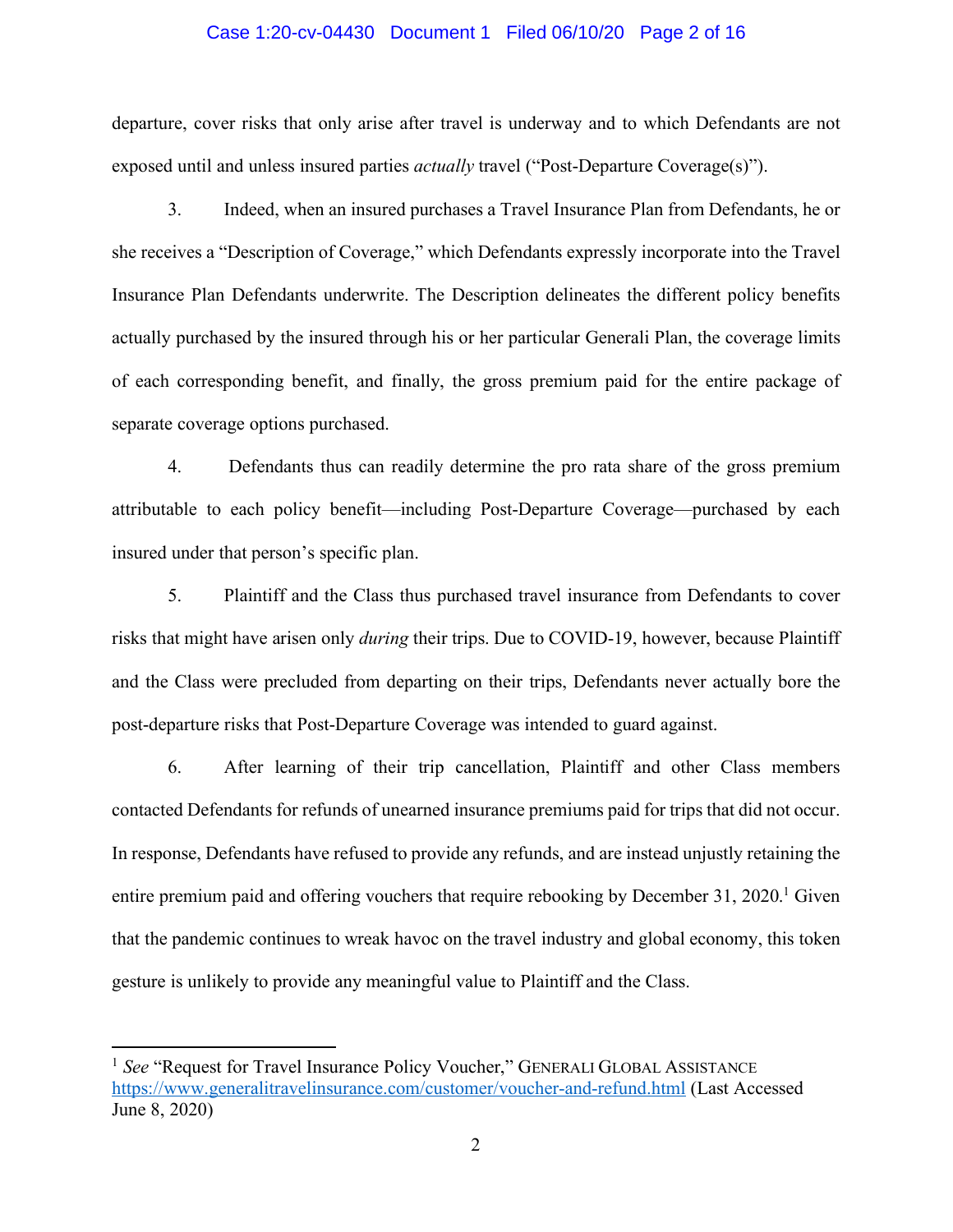#### Case 1:20-cv-04430 Document 1 Filed 06/10/20 Page 3 of 16

7. Defendants are obligated to return the portion of the premium paid for Post-Departure Coverages because Plaintiff and the Class paid that portion in exchange for Defendants' agreement to cover risks they never actually assumed because the Class' trips never occurred. In short, such premiums are unearned inasmuch as Defendants were never at risk of having to cover the perils of actual travel. As the American Academy of Actuaries Travel Insurance Task Force recognized in its 2018 Report, insurers do not have exposure to post-departure risks until the departure date.<sup>2</sup>

8. Defendants' blanket refusal to return the unused and unearned premium to purchasers of Defendants' Travel Insurance Plans is unfair, unjust and unlawful. Each member of the proposed Class (defined below) has been similarly injured by Defendants' misconduct, and is entitled to restitution of the portion of the gross premium that Defendants accepted in exchange for insuring against Post-Departure risks for which they never provided any coverage (*i.e*., assumed the specified risks) in return.

9. Accordingly, Plaintiff brings this action, on behalf of himself and all others similarly situated, for unjust enrichment and conversion in order to recover insurance premiums paid to Defendant.

<sup>2</sup> See *Travel Insurance An Actuarial Perspective,* AMERICAN ACADEMY OF ACTUARIES TRAVEL INSURANCE TASK FORCE, September, 2018 at 18 https://www.actuary.org/sites/default/files/files/publications/TravelInsuranceMonograph\_090520 18.pdf (explaining that when policies are exclusively covering post-departure risks such as

 $\overline{a}$ 

medical costs and trip interruption, no premiums are earned until during the pre-departure period).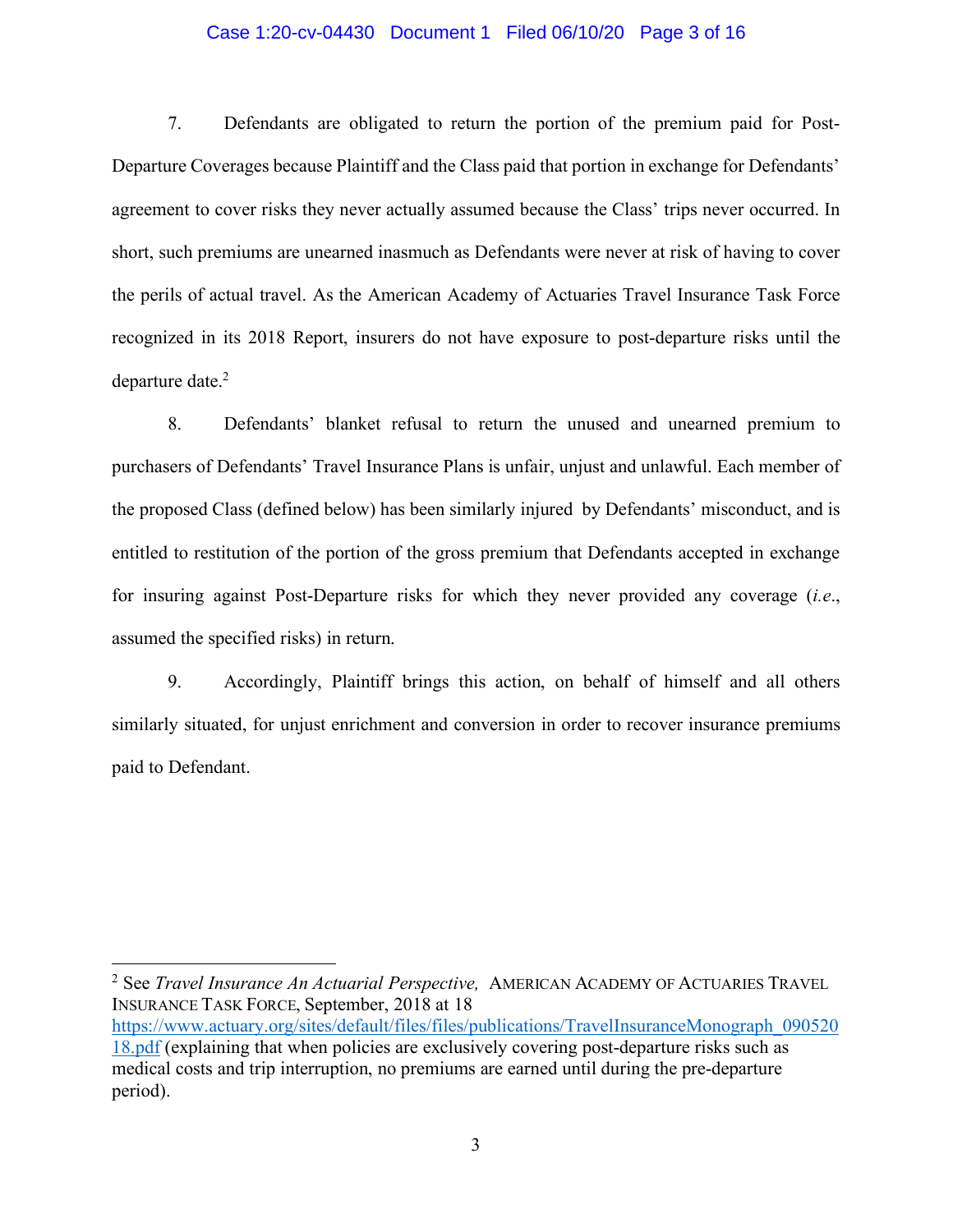#### **PARTIES**

# *Plaintiff*

10. On February 13, 2020, Plaintiff and his wife purchased a Seabourn cruise to travel from Rome to Greece between April 29 and May 9, 2020. On February 13, 2020, Plaintiff also purchased a \$1,298.88 travel insurance policy underwritten by Generali U.S. Branch and administered by Generali Global Assistance. His policy number is 20044W4549 and was made from Plaintiff's home in Naples, Florida.

11. Plaintiff's trip was canceled by Seabourn due to COVID-19 in approximately late March or early April of 2020.

12. Plaintiff contacted Generali's customer service in April 2020 to request a refund of the insurance coverage Plaintiff purchased because, without the trip occurring, Defendants never assumed the covered risks. Plaintiff repeatedly contacted Generali Customer Service throughout April of 2020, left voice messages on at least three occasions, and sent an email on April 23, 2020, but Generali never responded.

13. Despite Plaintiff's numerous requests for refunds, Generali has failed to provide Plaintiff with any reimbursement of his insurance premium.

### *Defendants*

14. Assicurazioni Generali Group, S.p.A. is an Italian corporation with its principal place of business located in Trieste, Italy. Generali is one of the largest insurance providers in the world, with 71,000 employees serving more than 61 million customers across the globe.

15. Generali underwrites insurance policies in the United States through Defendant Generali U.S. Branch. Defendant Generali U.S. Branch is an insurance provider with its principal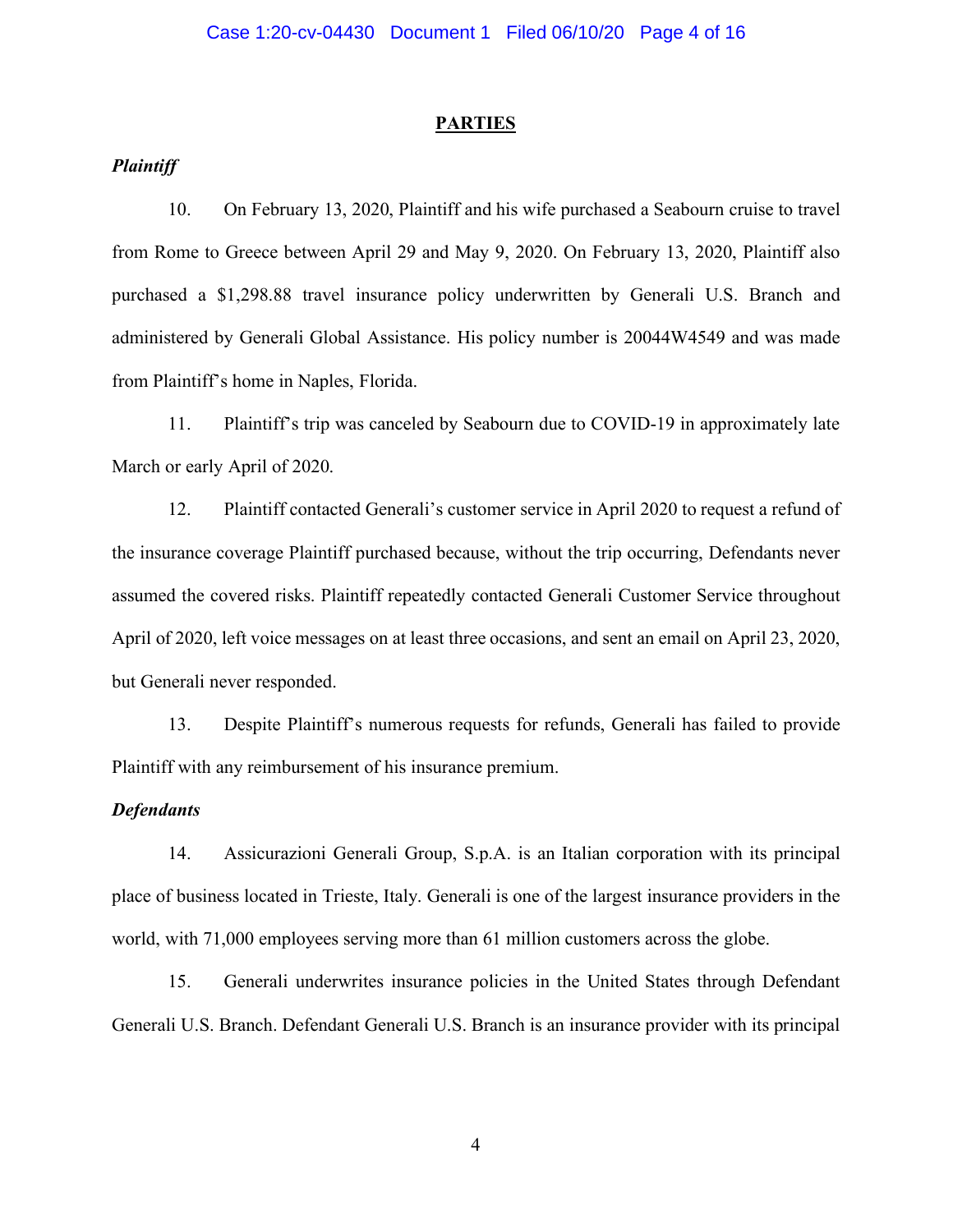#### Case 1:20-cv-04430 Document 1 Filed 06/10/20 Page 5 of 16

place of business in New York, and is licensed to do business in all fifty states and in the District of Columbia.

16. Generali Global Assistance, Inc. is a New York corporation with a principal place of business in Bethesda, Maryland, and has an additional office in San Diego, California.

17. Generali Global Assistance is a travel insurance and assistance provider, formerly doing business as CSA Travel Protection. Through its predecessor companies, Generali Global Assistance has been operating in the United States since 1983. Generali Global Assistance administers travel insurance to residents of every state in the United States, and as part of Generali Group has a presence in 25 countries. Together with its international affiliates, Generali Global Assistance generates \$1.8 billion in annual revenue by administering travel insurance policies.

18. Plaintiff alleges on information and belief that at all times mentioned herein, each and every Defendant was acting as an agent and/or employee of each of the other Defendants, and at all times mentioned was acting within the course and scope of said agency and/or employment with the full knowledge, permission, and consent of each of the other Defendants. In addition, each of the acts and/or omissions of each Defendant alleged herein were made known to, and ratified by, each of the other Defendants.

19. Accordingly, there exists, and at all times herein mentioned existed, a unity of ownership between each Defendant and their agents such that any individuality or separateness between them has ceased and each of them is the alter ego of the others. Adherence to the fiction of the separate existence of Defendants and each of them, would, under the circumstances set forth in this Complaint, promote injustice. Assicurazioni Generali Group, S.p.A, Generali U.S. Branch, and Generali Global Assistance, as well as their affiliates, thus are hereinafter collectively referred to in this Complaint as "Defendants" or "Generali" unless identified separately.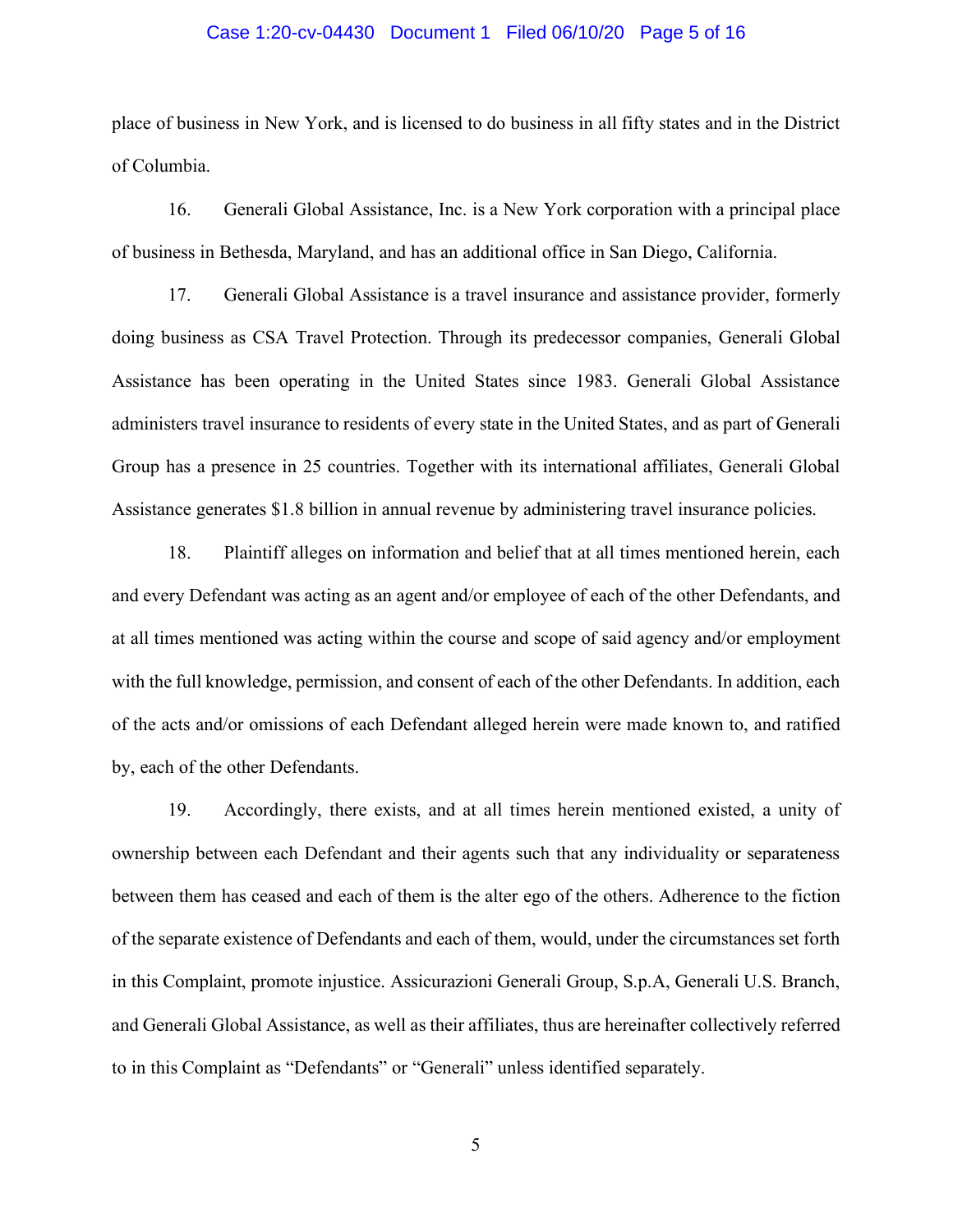#### **JURISDICTION AND VENUE**

20. This Court has subject matter jurisdiction pursuant to the Class Action Fairness Act, 28 U.S.C. § 1332(d). The aggregated claims of the individual Class members exceed the sum or value of \$5,000,000, exclusive of interest and costs; there are more than 100 putative Class members defined below; and Defendants and numerous members of the proposed Class, including Plaintiff, are citizens of different states.

21. This Court has general jurisdiction over Defendants because they have purposefully availed themselves of the benefits and protections of New York by continuously and systematically conducting substantial business in this judicial district. Generali U.S. Branch's principal place of business is in this district, and is the location from which Defendants underwrite insurance policies to residents of this district. Likewise, Generali Global Assistance is incorporated in this district and administers plans to residents of this district.

22. Venue as to Defendants is proper in this judicial district under 28 U.S.C § 1391 because a substantial part of the events or omissions giving rise to the claim occurred in this district. Defendants are authorized to conduct business in this district, have intentionally availed themselves of the laws and markets within this district, do substantial business in this district, and are subject to personal jurisdiction in this district.

#### **FACTUAL ALLEGATIONS**

#### *COVID-19*

23. On January 20, 2020, authorities diagnosed the first official case of COVID-19 in the United States, in a 35-year-old who had recently returned from Wuhan, China to the State of Washington. COVID-19 spread quickly. By January 30, 2020, there were nearly 8,000 confirmed cases of COVID-19 worldwide.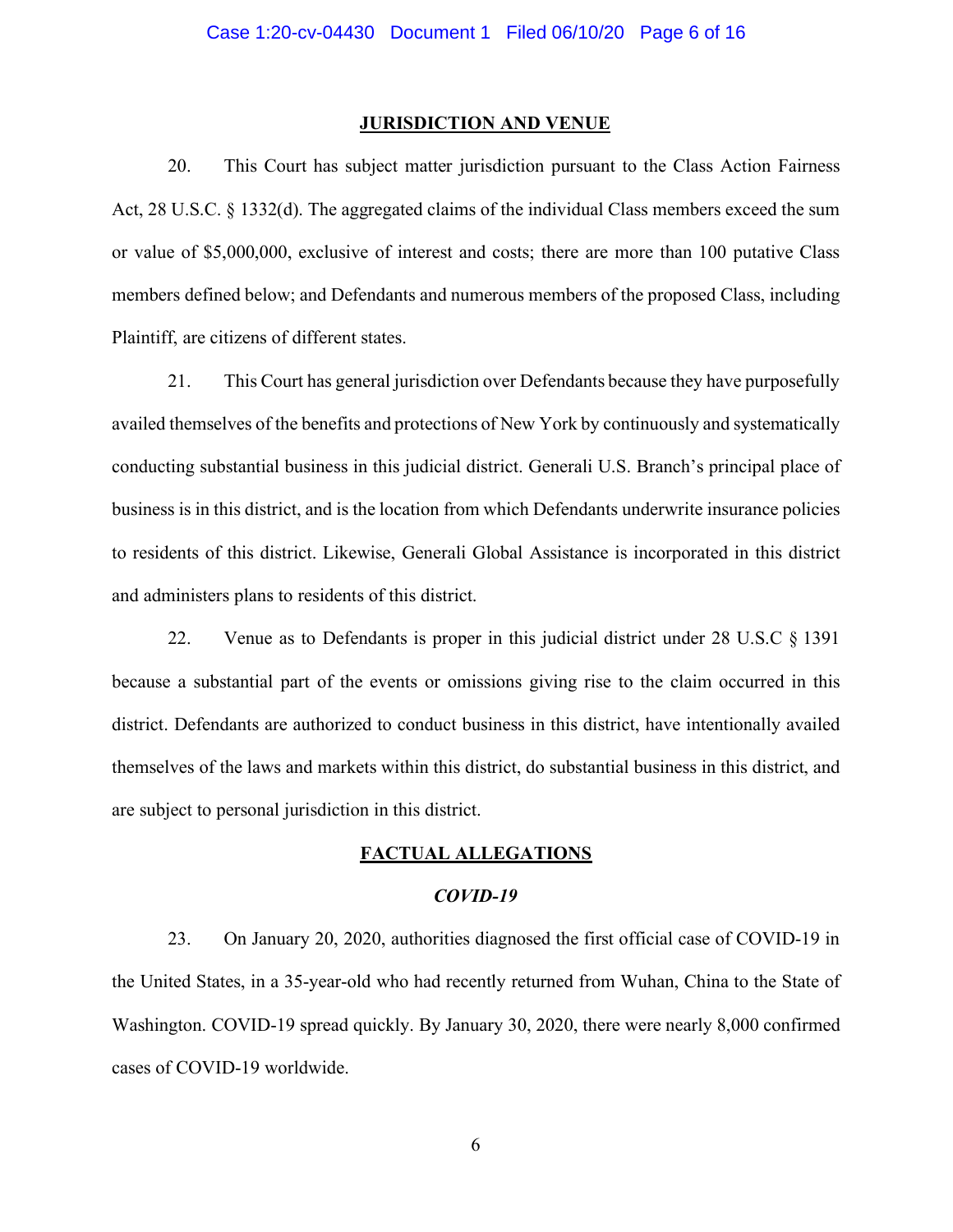#### Case 1:20-cv-04430 Document 1 Filed 06/10/20 Page 7 of 16

24. In response, the World Health Organization ("WHO") declared COVID-19 a "Public Health Emergency of International Concern." The next day, President Trump declared a public health emergency regarding COVID-19, and the U.S. State Department banned travel between the United States and China.

25. Unfortunately for residents of the United States, COVID-19 spread silently, steadily increasing its reach before its existence was detected. On February 29, 2020—the same day the U.S. government issued a "do not travel" warning and prohibited travel between the United States and several countries with COVID-19 outbreaks—the State of Washington became the first state to declare a state of emergency due to COVID-19. It would not be the last to do so.

26. On March 11, 2020, the WHO reclassified COVID-19 as a worldwide pandemic. That same night, President Trump made a televised address from the Oval Office during which he announced a moratorium on all flights from Europe (excluding Great Britain) for 30 days, only to extend that ban to Great Britain the very next day.

27. The President declared a "National Emergency" two days later, and, on March 15, 2020, the Center for Disease Control recommended avoiding gatherings of 50 people or more. The next day, the U.S. federal government recommended avoiding groups of 10 people or more.

28. By March 23, 2020 the United States had reported more confirmed cases of COVID-19 than any other country in the world.

29. By the end of March, 2020 the governors of most states had declared states of emergency due to COVID-19, and state and local officials across the country had issued stay-athome orders that canceled public events, closed schools, and prohibited unnecessary travel.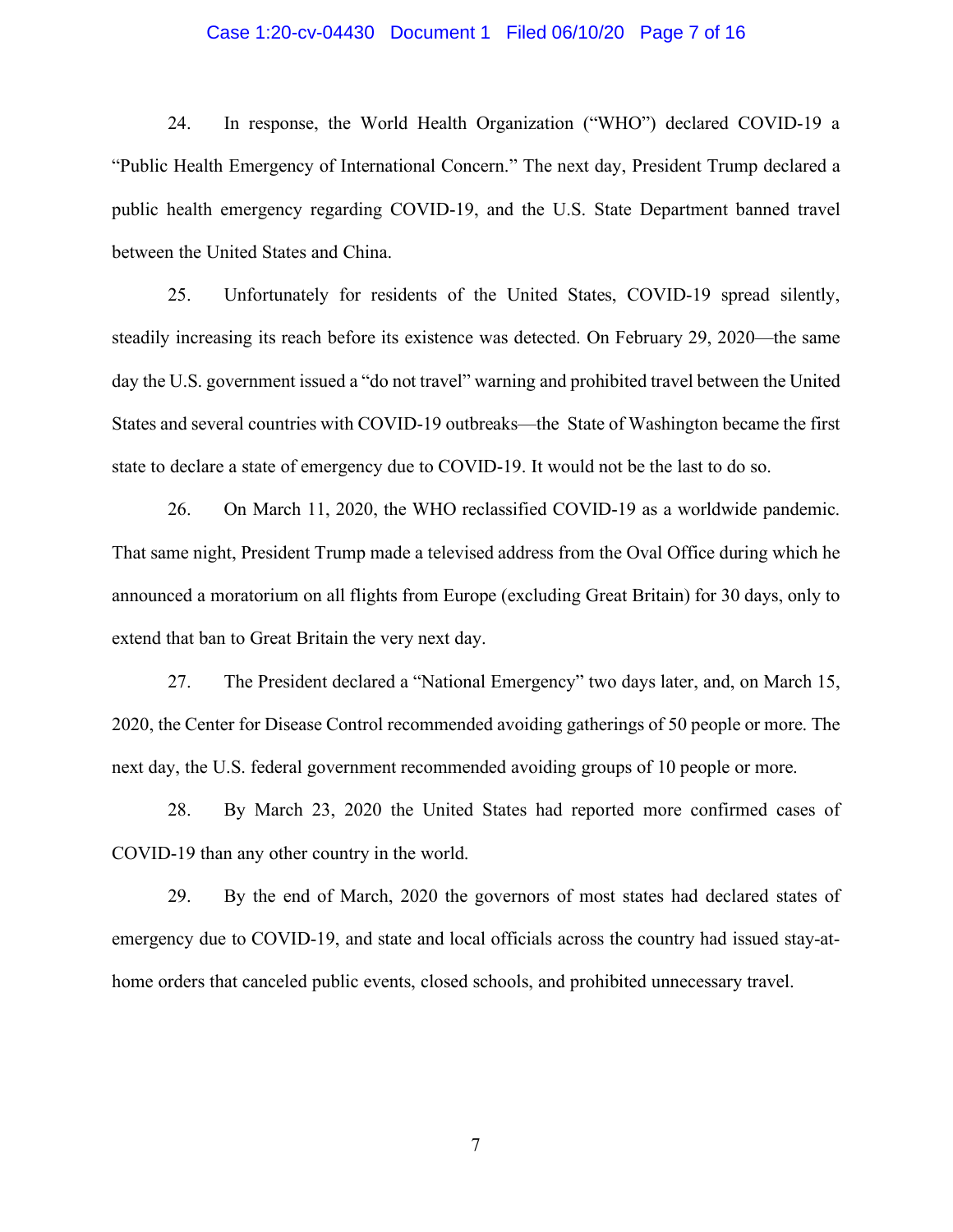# Case 1:20-cv-04430 Document 1 Filed 06/10/20 Page 8 of 16

30. As a direct and proximate result of this unprecedented crisis, by March 2020 many insured trips, including Plaintiff's cruise to Greece, were canceled or postponed. Trips insured by Generali continued to be canceled or postponed in the months that followed.

# *Defendants' Insurance Policy Terms*

31. Generali's description of coverage describes insurance provided against separately enumerated risks, each of which is detailed below. The insurance coverages provided are found in the schedule of benefits, and the description of coverage attached to a policy holder's confirmation letter. The maximum limits per person and per plan listed below use the figures set forth in Plaintiff's plan as an example.

| <b>Insurance Coverages</b><br>Provided | Maximum Limit Per Person | Maximum Limit Per Plan |
|----------------------------------------|--------------------------|------------------------|
| $(1)$ trip cancellation                | \$6,300                  | \$12,600               |
| (2) trip interruption,                 | \$9,450                  | \$18,900               |
| (3) travel delay                       | \$1,000                  | \$2,000                |
| (4) baggage coverage                   | \$1,500                  | \$3,000                |
| (5) baggage delay,                     | \$500                    | \$1,000                |
| (6) medical and dental                 | \$250,000                | \$250,000              |
| coverage                               |                          |                        |
| (7) accidental death and               | \$100,000                | \$200,000              |
| dismemberment—air flight<br>accident   |                          |                        |
| (8) rental car damage,                 | \$50,000                 | \$50,000               |
| (9) emergency assistance and           | \$1,000,000.00           | \$1,000,000            |
| transportation,                        |                          |                        |
| $(10)$ missed connection,              | \$1,000                  | \$2,000                |
| (11) Accidental death and              | \$50,000                 | \$100,000              |
| dismemberment-travel                   |                          |                        |
| accident                               |                          |                        |

32. Plaintiff's confirmation of coverage letter, schedule of benefits, and description of coverage are attached as Exhibit 1.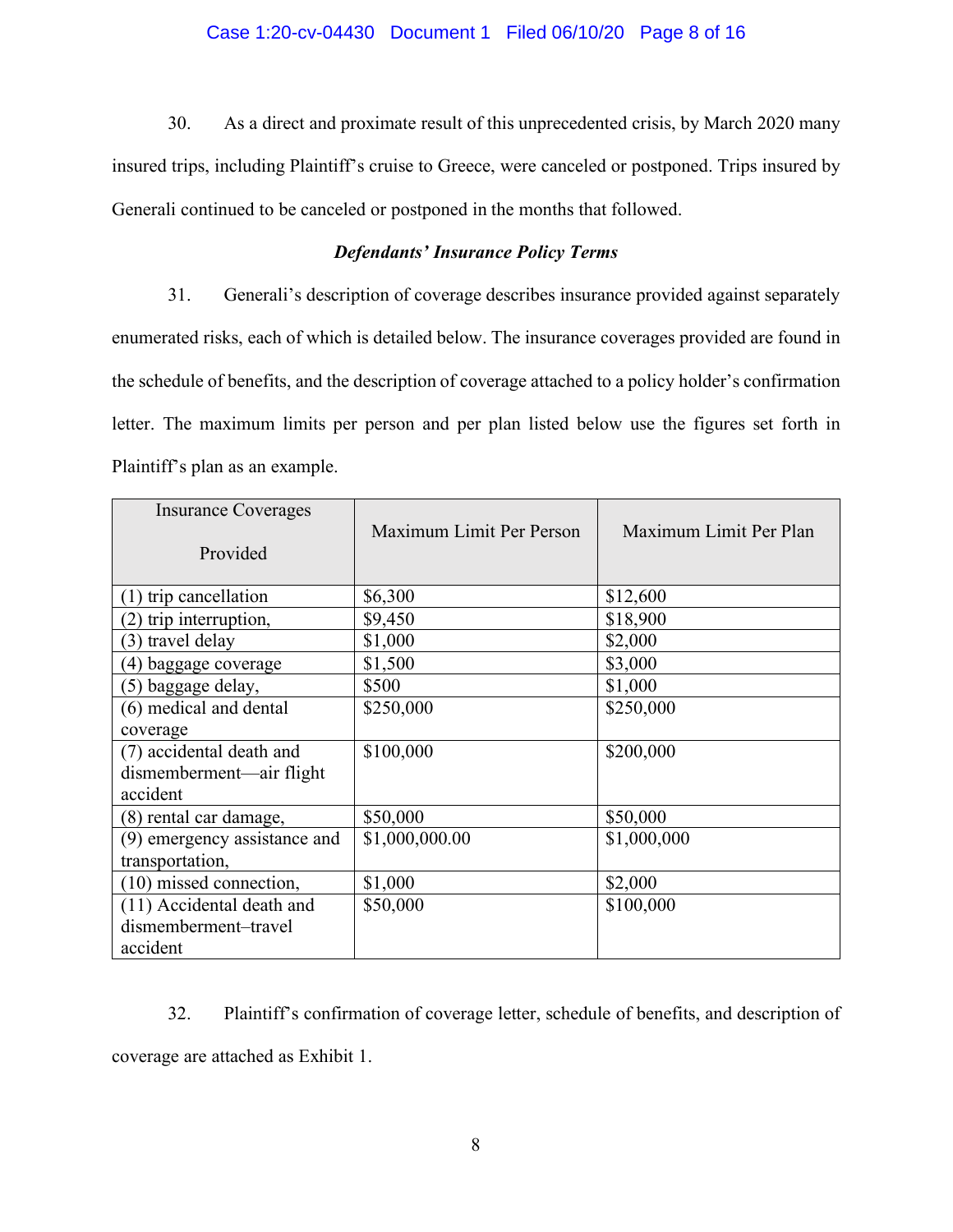#### Case 1:20-cv-04430 Document 1 Filed 06/10/20 Page 9 of 16

33. Plaintiff, through his plan, was insured up to a maximum of \$1,639,500. Of that only \$12,600 in coverage, *i.e*., 0.77% of total risk covered by the policy, related to a pre-departure risk: trip cancellation. The remaining \$1,626,900 in insurance coverage pertains to risks 2-11, all of which relate to risks that do not arise, and thus are not assumed, unless and until a trip commences.

34. The policy language provides that coverage, except for trip cancellation and trip interruption (items 1 and 2), "will take effect on the later of: the date the premium payment has been received by us; or the date and time you start your Trip; or 12:01 A.M. local time at your location on the Scheduled Departure Date of your Trip." (Description of Coverage at 18). The description further provides that trip interruption coverage begins on the scheduled departure date—in Plaintiff's case, April 29, 2020.

35. Therefore, Defendants could neither have assumed the risks covered by, nor provided Plaintiff coverage for, Items 2-11 until April 29, 2020. But well before that date, the trip had been canceled by Seabourn.

36. The Class members' plans similarly enumerate different categories of risk. Descriptions of coverage, available as "Standard," "Preferred," and "Premium" are available on Generali's website.<sup>3</sup> In each case, trip cancellation is the only risk that attaches, and which Defendants cover, before the date of departure. In short, in each plan, Post-Departure Coverage begins only after Generali receives the premium and (at minimum) the date of departure arrives.

37. The policy fails to address whether Defendants will refund unearned, risk-free premiums when trips are canceled prior to departure. Defendants are obligated to return that

 $\overline{a}$ 

<sup>3</sup> *See* "Compare Travel Insurance Plans," GENERALI GLOBAL ASSISTANCE https://www.generalitravelinsurance.com/view-travel-insurance-plans.html (last access June 8, 2020)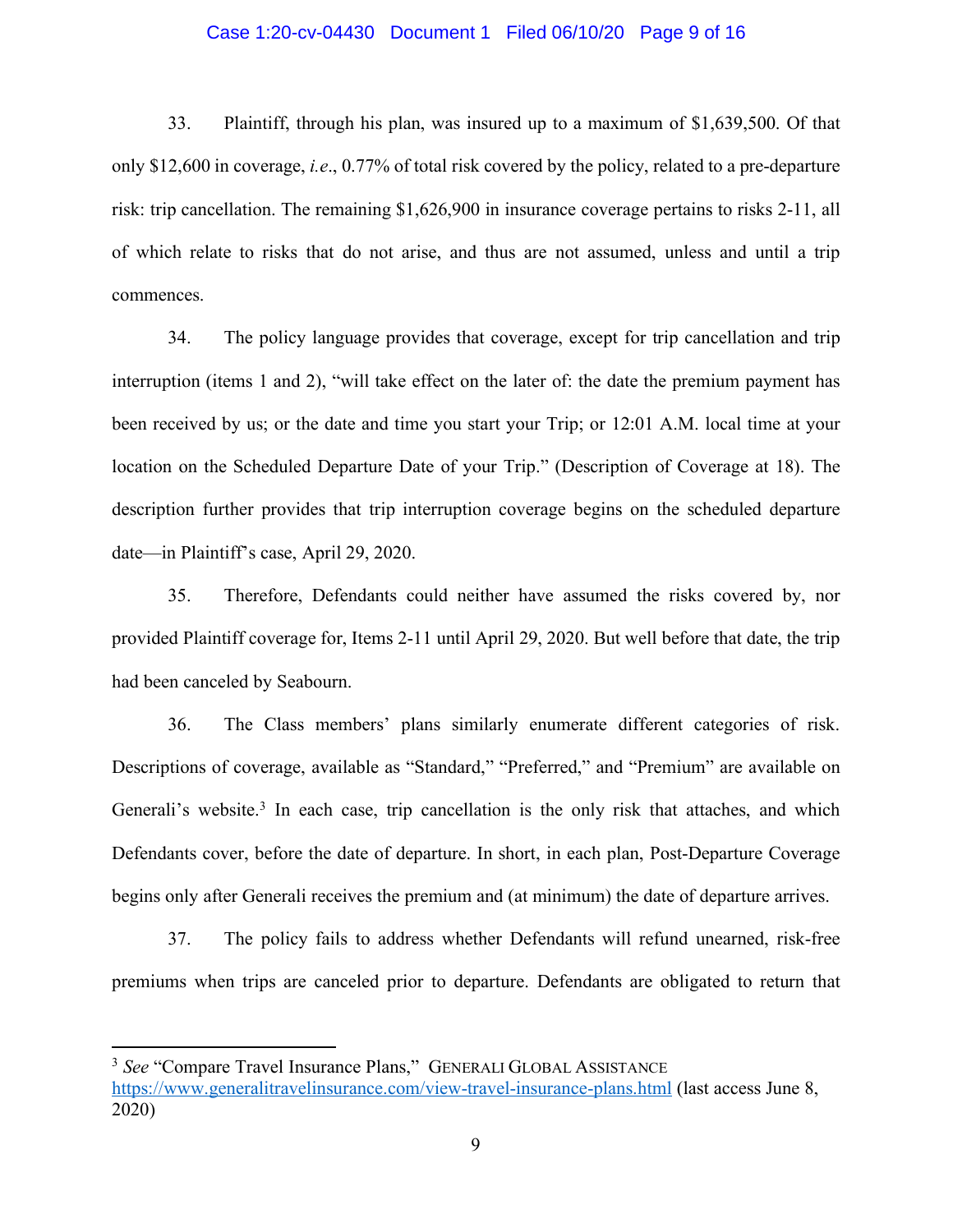#### Case 1:20-cv-04430 Document 1 Filed 06/10/20 Page 10 of 16

portion of the gross premium that Plaintiff and the Class paid for benefits exclusively covering post-departure risks that Defendants never assumed. Defendants had not earned these premiums, as they assumed no risk and provided no consideration in exchange for the premiums Plaintiff and the Class paid for those benefits.

38. The travel insurance underwriters use sophisticated risk calculation methods to estimate their risk exposure throughout the course of an insured's trip.<sup>4</sup> Because there are distinct types of coverage with different starting dates that are combined for sale under the umbrella of each plan, Defendants can identify the pro rata share of the gross premium attributable to Post-Departure Coverages.

39. On May 7, 2020, Generali announced that it would issue vouchers for future use on trips booked by December 31, 2020,<sup>5</sup> but has failed to issue cash refunds to Plaintiff and the Class for Post-Departure Coverages on trips canceled due to COVID-19. Defendants' practice of failing to refund premiums paid for Post-Departure Coverage is systematic and uniform whenever an insured's trip is canceled before he or she departs and the trip begins.

# **CLASS ALLEGATIONS**

40. Plaintiff brings this action, individually, and on behalf of a nationwide class, pursuant to Federal Rule of Civil Procedure 23(a), 23(b)(2), and/or 23(b)(3), defined as follows:

# **Nationwide Class**:

 $\overline{a}$ 

All persons in the United States who purchased travel insurance through Defendants and had their trips canceled due to COVID-19 travel restrictions.

<sup>4</sup> See *Travel Insurance An Actuarial Perspective,* AMERICAN ACADEMY OF ACTUARIES TRAVEL INSURANCE TASK FORCE, September, 2018

https://www.actuary.org/sites/default/files/files/publications/TravelInsuranceMonograph\_090520 18.pdf

<sup>5</sup> *See* Coronavirus (COVID-19) Advisory and FAQs: A Message from our CEO, GENERALI GLOBAL ASSISTANCE, May 7, 2020, https://www.generalitravelinsurance.com/positionstatements/coronavirus.html (last accessed June 8, 2020).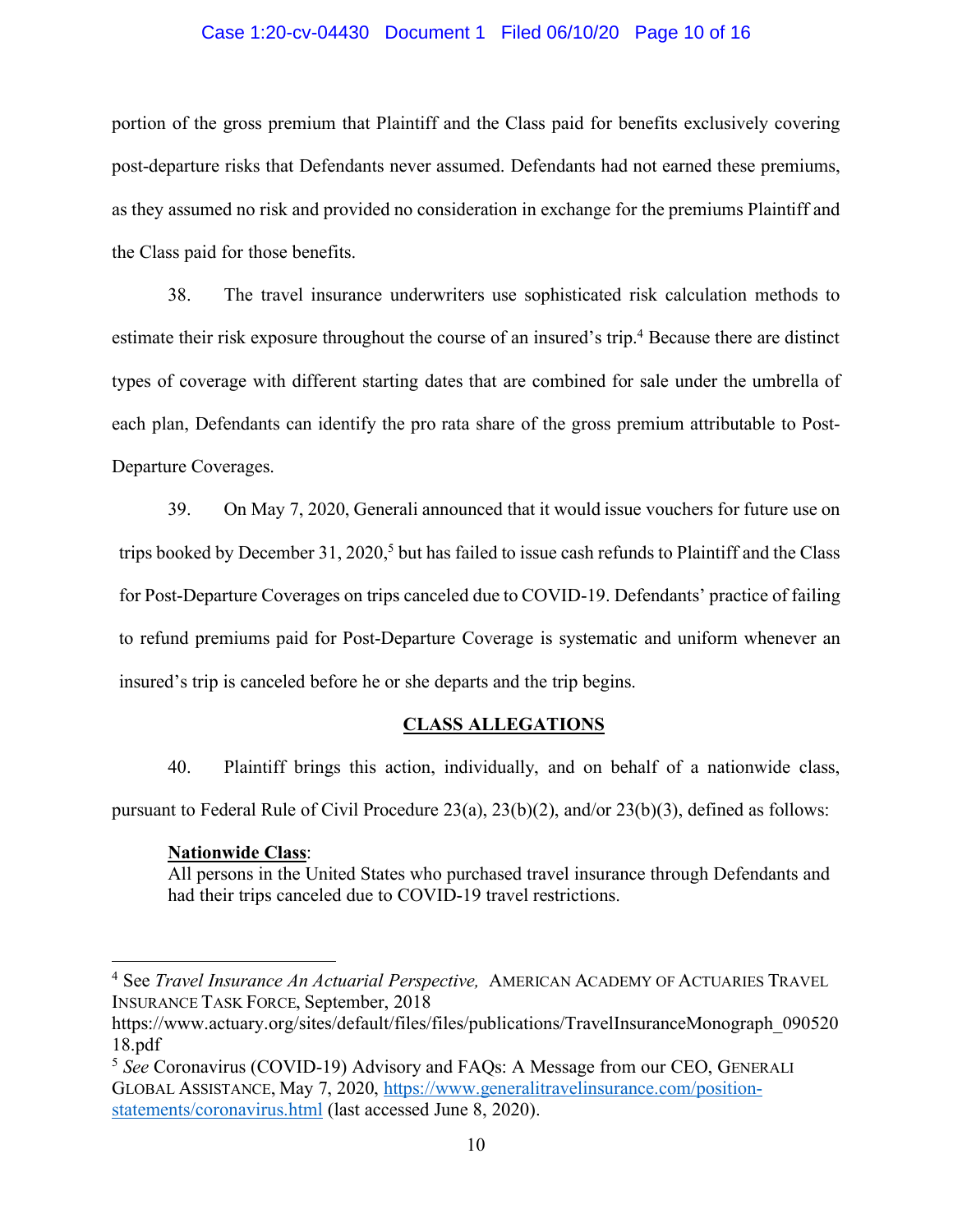#### Case 1:20-cv-04430 Document 1 Filed 06/10/20 Page 11 of 16

41. In the alternative to the Nationwide Class, and pursuant to Federal Rule of Civil Procedure, Rule 23(c)(5), Plaintiff seeks to represent the following state class only in the event that the Court declines to certify the Nationwide Class above. Specifically, a "State Class" consisting of the following:

#### **Florida Class:**

All persons in Florida who purchased travel insurance through Defendants and had their trips canceled due to COVID-19 travel restrictions.

42. Excluded from the Class(es) are: (a) Defendants; (b) Defendants' affiliates, agents, employees, officers and directors; and (c) the judge assigned to this matter, the judge's staff, and any member of the judge's immediate family.

43. **Numerosity**: Upon information and belief, the Class is so numerous that joinder of all members is impracticable. The exact number and identity of individual members of the Class are unknown at this time, such information being in the sole possession of Defendants and obtainable by Plaintiff only through the discovery process. Plaintiff believes, and on that basis alleges, that the Class consists of thousands of people. The number of Class members can be determined based on Defendants' records.

44. **Commonality**: Common questions of law and fact exist as to all members of each Class. These questions predominate over questions affecting individual Class members. These common legal and factual questions include, but are not limited to:

- a. Whether Defendants are required to provide partial refunds for risks that do not attach until after the scheduled departure of a trip when the trip is canceled;
- b. Whether Defendants are required to refund unearned premiums; and
- c. Whether Defendants were unjustly enriched by their conduct.

45. **Typicality**: Plaintiff has the same interest in this matter as all Class members, and Plaintiff's claims arise out of the same set of facts and conduct as the claims of all Class members.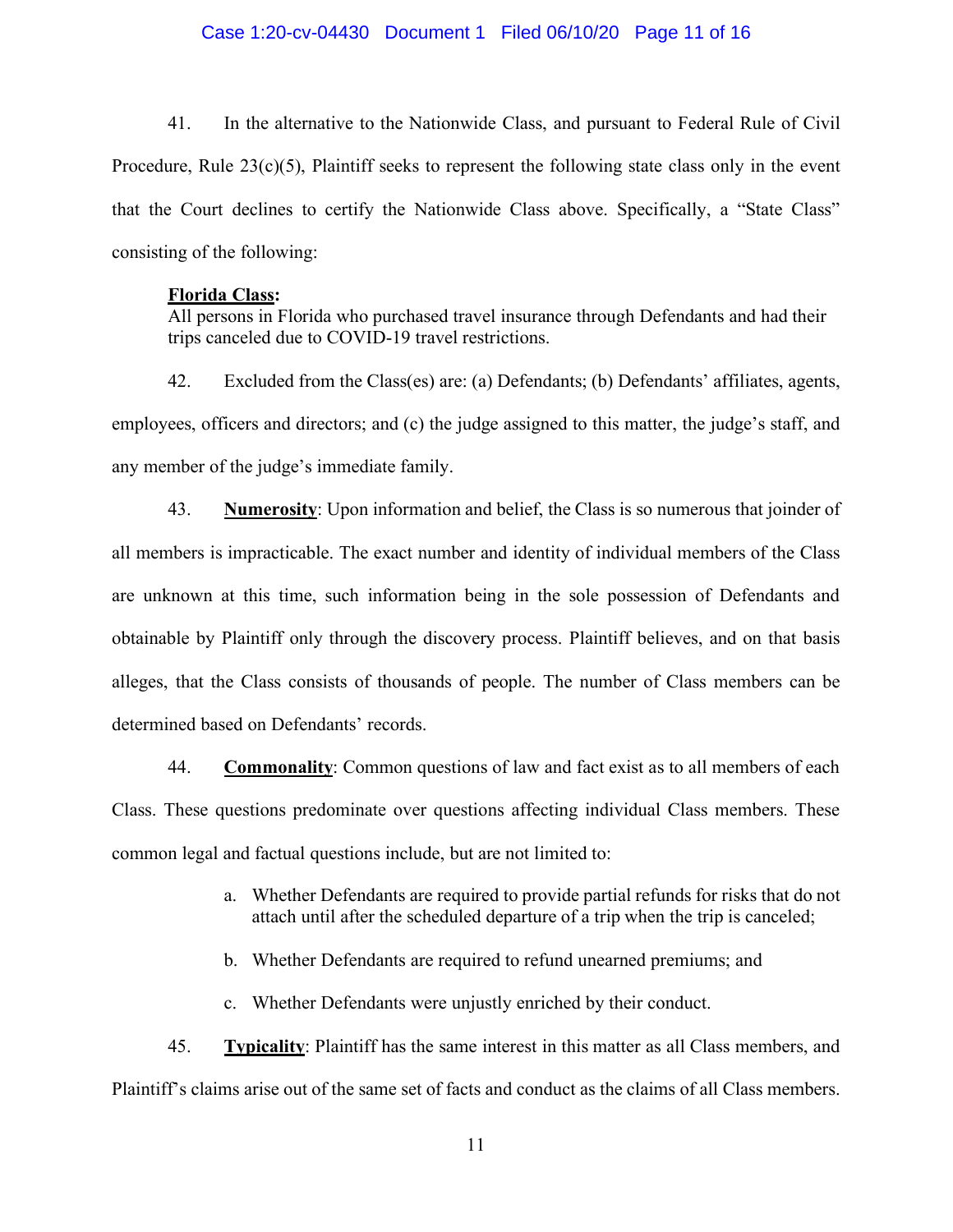#### Case 1:20-cv-04430 Document 1 Filed 06/10/20 Page 12 of 16

Plaintiff's and Class members' claims all arise out Defendants' uniform conduct, statements, and unlawful, unfair, and deceptive acts and practices.

46. **Adequacy**: Plaintiff has no interest that conflicts with the interests of the Class, and is committed to pursuing this action vigorously. Plaintiff has retained counsel competent and experienced in complex consumer class action litigation. Accordingly, Plaintiff and his counsel will fairly and adequately protect the interests of the Class.

47. **Superiority**: A class action is superior to all other available means of fair and efficient adjudication of the claims of Plaintiff and members of the Class. The injury suffered by each individual Class member is relatively small compared to the burden and expense of individual prosecution of the complex and extensive litigation necessitated by Defendants' conduct. It would be virtually impossible for members of the Class individually to effectively redress the wrongs done to them. Even if the members of the Class could afford such individual litigation, the court system could not. Individualized litigation increases the delay and expense to all parties, and to the court system, presented by the complex legal and factual issues of this case. Individualized rulings and judgments could result in inconsistent relief for similarly-situated individuals. By contrast, the Class action device presents far fewer management difficulties, and provides the benefits of single adjudication, economy of scale, and comprehensive supervision by a single court.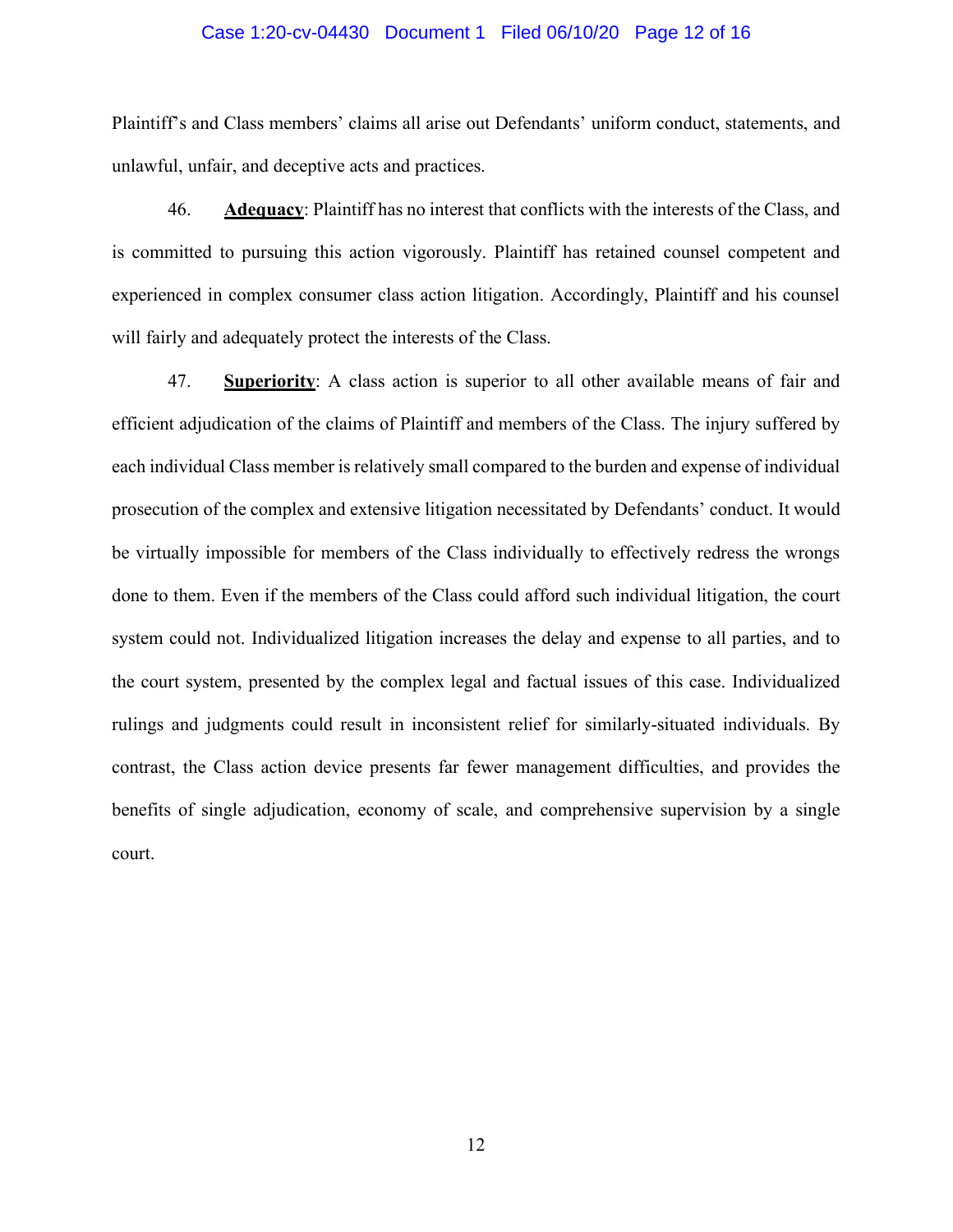# **VIOLATIONS ALLEGED**

# **COUNT I**

# **UNJUST ENRICHMENT (On Behalf of the Nationwide Class or, in the alternative, the State Class)**

48. Plaintiff incorporates by reference each of the allegations contained in the foregoing paragraphs of this Complaint.

49. Plaintiff and the Class conferred a direct benefit on Defendants by paying insurance premiums.

50. Defendants knowingly and willingly accepted and enjoyed the benefits conferred on them by Plaintiff and the Class.

51. Defendants voluntarily accepted and retained these benefits, with full knowledge and awareness that, as a result of the current pandemic, Plaintiff and the Class would not, and did not, receive the benefit of their bargain that had been represented by Defendants and that reasonable consumers would expect.

52. Defendants' retention of these benefits is unjust and inequitable.

53. As a direct and proximate result of Defendants' unjust enrichment, Plaintiff and the Class are entitled to recover their pro rata share of the gross insurance premiums which are attributable to Post-Departure Coverages, and for attorneys' fees, costs and interest.

#### **COUNT II**

# **CONVERSION (On Behalf of the Nationwide Class or, in the alternative, the State Class)**

54. Plaintiff incorporates by reference each of the allegations contained in the foregoing paragraphs of this Complaint.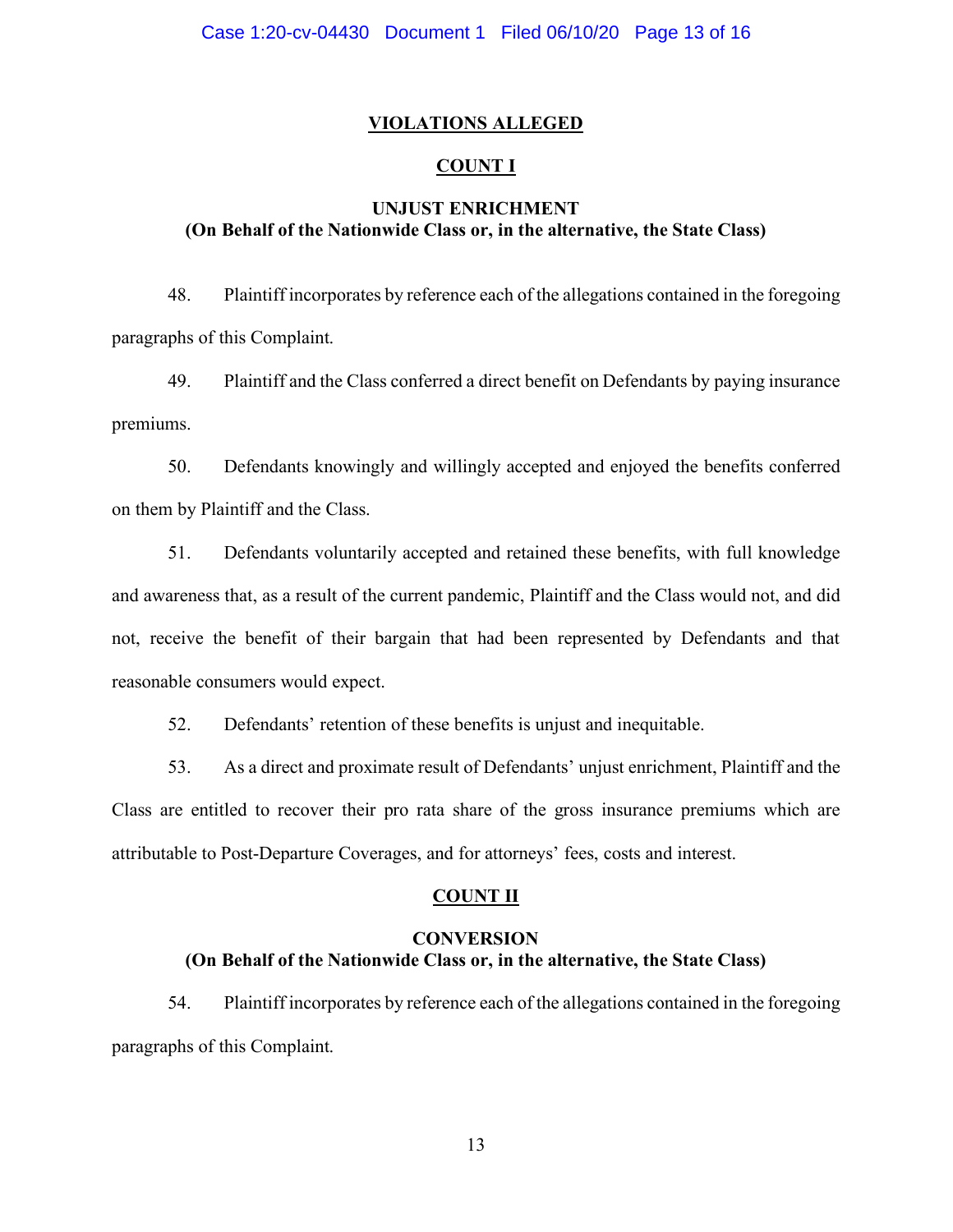#### Case 1:20-cv-04430 Document 1 Filed 06/10/20 Page 14 of 16

55. Plaintiff and the Class are entitled to a refund of monies paid in exchange for Generali Travel Insurance for the post-departure risks.

56. Plaintiff and the Class have demanded that Generali return their property.

57. Defendants have refused to issue refunds to Plaintiff and the Class, and thus have, unlawfully and without authorization, assumed and exercised dominion and control over that property to the exclusion of, or inconsistent with, the rights of Plaintiff and the Class.

58. Defendants' conversion has damaged Plaintiff and the Class in the amount of the premium paid for their Post-Departure Coverages.

59. Plaintiff and the Class are entitled to recover the amount each paid to Defendants for their pro rata share of the gross insurance premiums which are attributable to Post-Departure Coverages, and for attorneys' fees, costs and interest.

#### **PRAYER FOR RELIEF**

WHEREFORE, Plaintiff, on behalf of himself and the Class, respectfully requests that this Court:

- A. Determine that the claims alleged herein may be maintained as a class action under Rule 23 of the Federal Rules of Civil Procedure, and issue an order certifying the Class as defined above;
- B. Appoint Plaintiff as the representative of the Class and his counsel as Class Counsel;
- C. Award actual damages and equitable monetary relief to Plaintiff and the Class and/or order Defendants to return to Plaintiff and the Class the amount each paid to Defendants;
- D. Award pre-judgment and post-judgment interest on such monetary relief;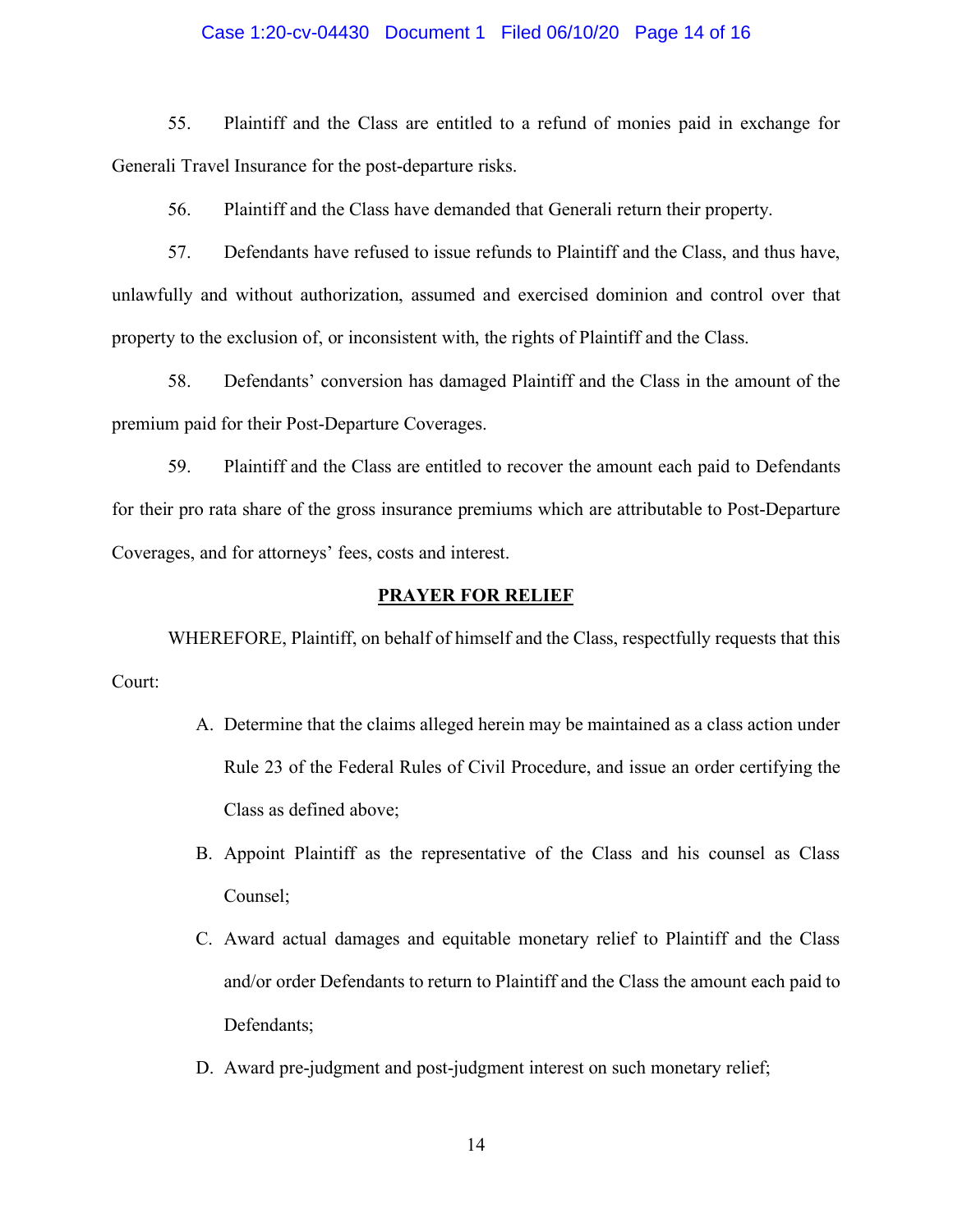- E. Grant appropriate injunctive and/or declaratory relief, including, without limitation, an order that requires Defendants to issue refunds to any member of the Class who requests a refund;
- F. Award reasonable attorneys' fees and costs; and
- G. Grant such further relief that this Court deems appropriate.

# **JURY DEMAND**

Plaintiff, on behalf of himself and the putative Class, demands a trial by jury on all issues so triable.

Dated: June 10, 2020 Respectfully submitted,

*s/ David E. Kovel* David E. Kovel **KIRBY McINERNEY LLP** 250 Park Avenue, Suite 820 New York, NY 10177 Telephone: (212) 371-6600 Email: dkovel@kmllp.com

*Local Counsel for Plaintiffs and the Class*

Bryan L. Clobes **CAFFERTY CLOBES MERIWETHER & SPRENGEL LLP**

205 North Monroe Media, Pennsylvania 19063 Telephone: (215) 864-2800 Email: bclobes@caffertyclobes.com

Daniel O. Herrera Brian P. O'Connell **CAFFERTY CLOBES MERIWETHER & SPRENGEL LLP** 150 South Wacker Drive, Suite 3000 Chicago, Illinois 60606 Telephone: (312) 782-4880 Email: dherrera@caffertyclobes.com boconnell@caffertyclobe.com